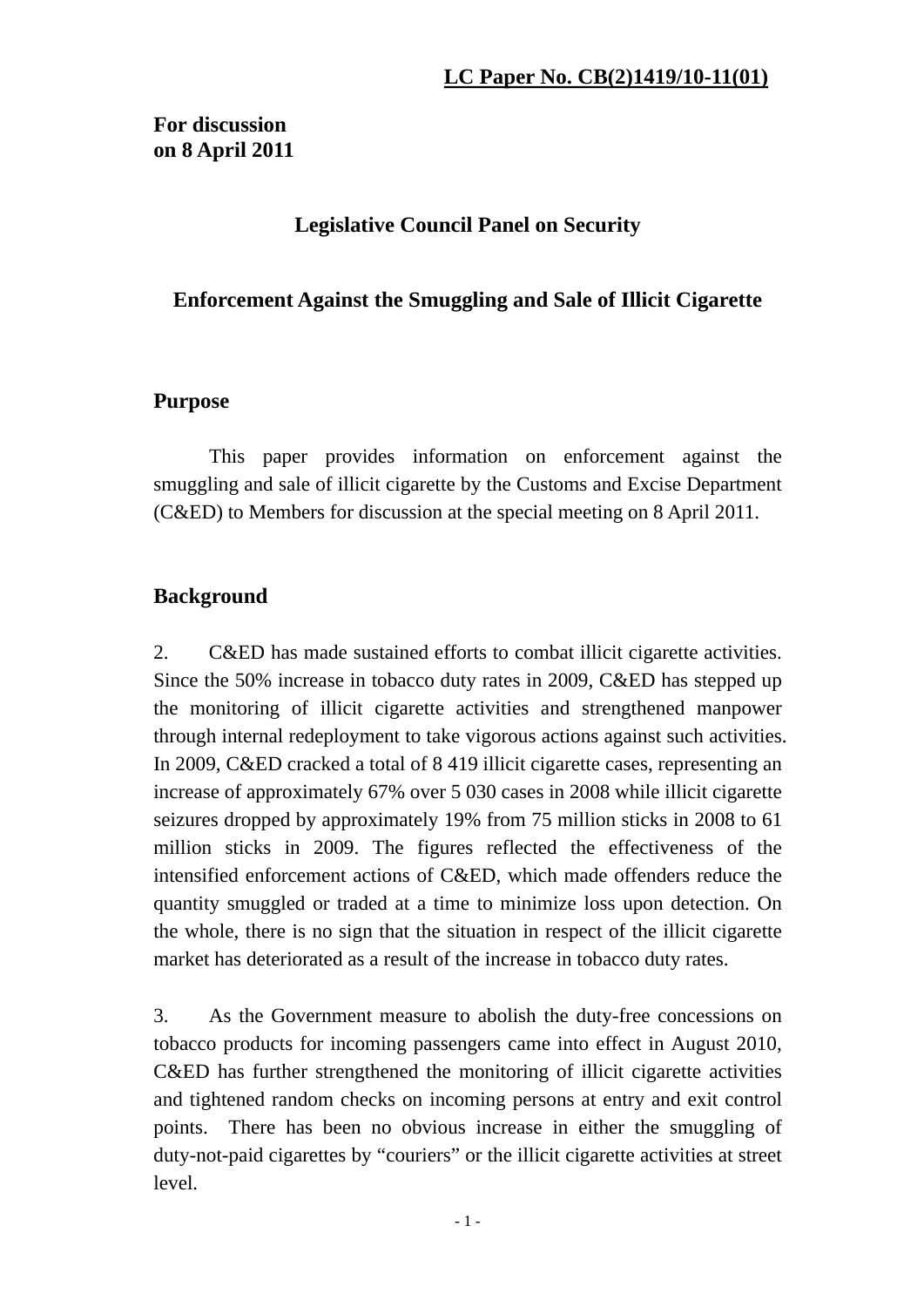4. In 2010, C&ED detected a total of 6 308 illicit cigarette cases at various control points and at street level, representing a drop of approximately 25 % compared to the figure in 2009. A total of 76 million sticks of smuggled cigarettes were seized, including some 29 million sticks of illicit cigarettes seized in cross-boundary transshipment cases. Therefore, the actual cigarette seizures in connection with local illicit cigarette activities stood at 47 million sticks, representing a drop of approximately 20 % compared to 2009. The enforcement figures reflected the effectiveness of C&ED's sustained vigorous efforts against illicit cigarette activities, in particular, street peddling of illicit cigarettes. With the intensified actions of C&ED, such unlawful activities have reduced in scale and magnitude. Relevant figures are given in Annexes 1 to 4 for reference.

5. Since the upward adjustment of tobacco duty rates was announced in the 2011-12 Budget, C&ED has been well prepared to step up its action to prevent the deterioration of illicit cigarette activities. We have strengthened manpower through internal redeployment to closely monitor illicit cigarette activities at various control points and at street level and to bolster enforcement against illicit cigarettes at different levels, including the importation, storage, distribution and peddling of illicit cigarettes.

## **Modus Operandi in Illicit Cigarette Activities**

#### Cases of Importation, Storage and Distribution of Illicit Cigarettes

6. All along, the majority of the illicit cigarettes seized by C&ED were smuggled into Hong Kong from the Mainland, and approximately 40 % of them were counterfeits. The illicit cigarette syndicates mostly made use of cross-boundary vehicles to carry illicit cigarettes, which were mix-loaded with general cargoes or concealed at the rear or in the false compartment of the loading compartment or cargo container and then smuggled in under a false declaration. Besides, some smuggling syndicates also made use of cross-boundary private cars carrying passengers between Shenzhen and Hong Kong to smuggle in illicit cigarettes.

7. To reduce the risk of interception, the illicit cigarette syndicates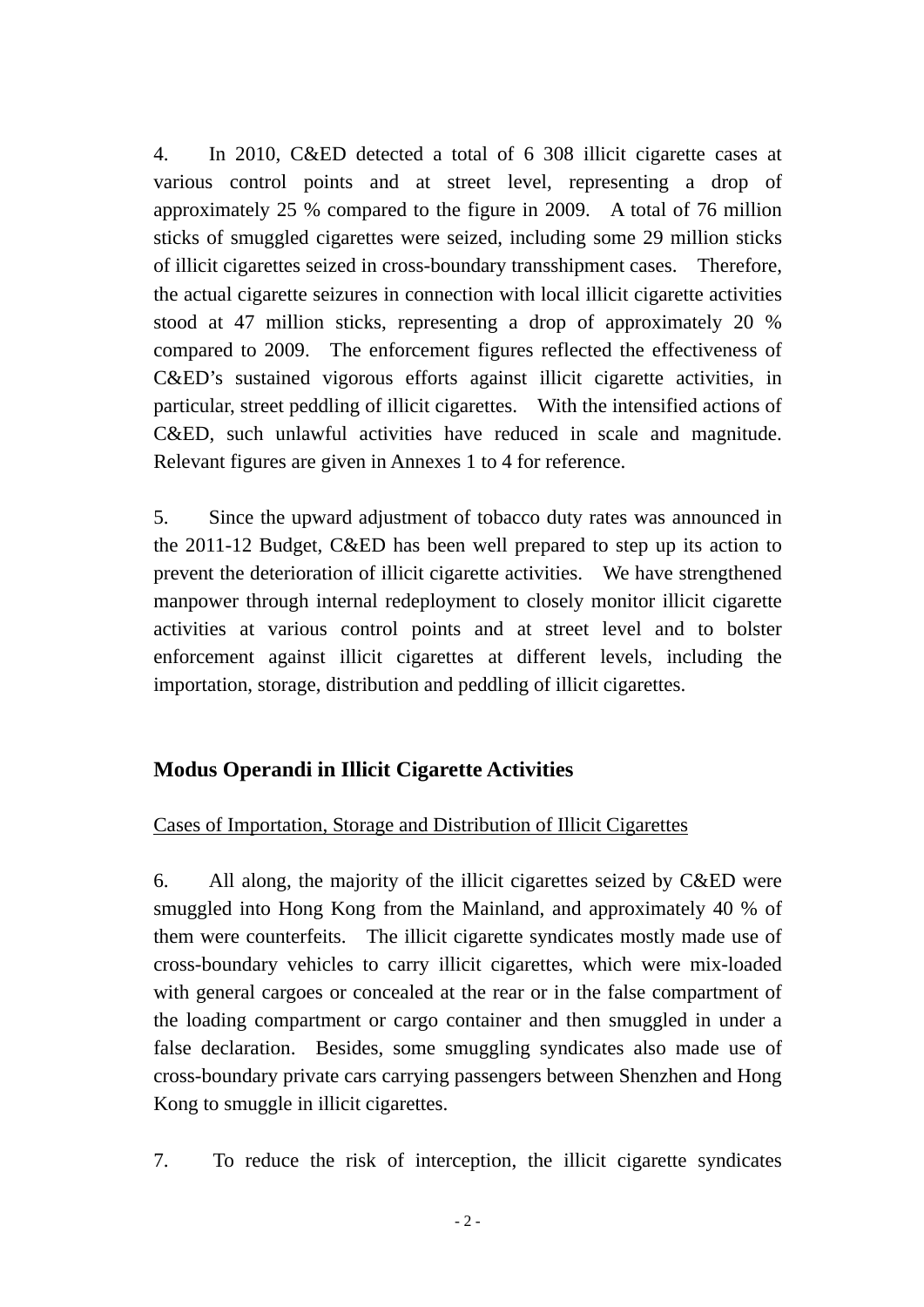adopted the "swift distribution" mode in delivering orders. Cigarettes of different brands were sorted and packed in advance. Once the illicit cigarettes were smuggled into Hong Kong, they would be transported to the pre-appointed locations (say at the roadside or in the car park of an industrial building), where they would be unloaded and then immediately dispatched to peddlers or peddling black spots in various districts.

8. With regard to incoming passengers, there were also a small number of "couriers" who adopted the "ants moving home" tactics to smuggle in illicit cigarettes via the boundary control points for onward distribution to illicit cigarette "peddlers" at stations along the East Rail or for private resale at a small scale.

#### Cases of Street-level Peddling of Illicit Cigarettes

9. The modus operandi commonly adopted by illicit cigarette "peddlers" include street peddling and telephone order. Areas with heavy pedestrian flows, such as Mongkok, Yaumatei, Sham Shui Po, Chai Wan and Wan Chai, are black spots for illicit cigarette peddling. The "peddlers" who sell illicit cigarettes through telephone orders operate by two types of methods: (1) to sell to fixed groups of customers and those with whom they are familiar whereas new customers have to be referred by regular ones and the name of the referring party or a password has to be provided for identification at the time of order; and (2) to distribute leaflets to solicit business with public housing residents as the major target group; such activities are particularly rife in Tuen Mun and Tin Shui Wai areas. The offenders will resort to various means to evade Customs detection, which makes law enforcement more difficult.

#### **Offence and Penalty**

10. Under Section 17(1) and 17(6) of the Dutiable Commodities Ordinance, Cap.109, Laws of Hong Kong, anyone who deals with, possesses, sells or buys illicit cigarettes commits an offence. Under Section 46 of the Ordinance, the maximum penalty on conviction is a fine of \$1 million and imprisonment for two years.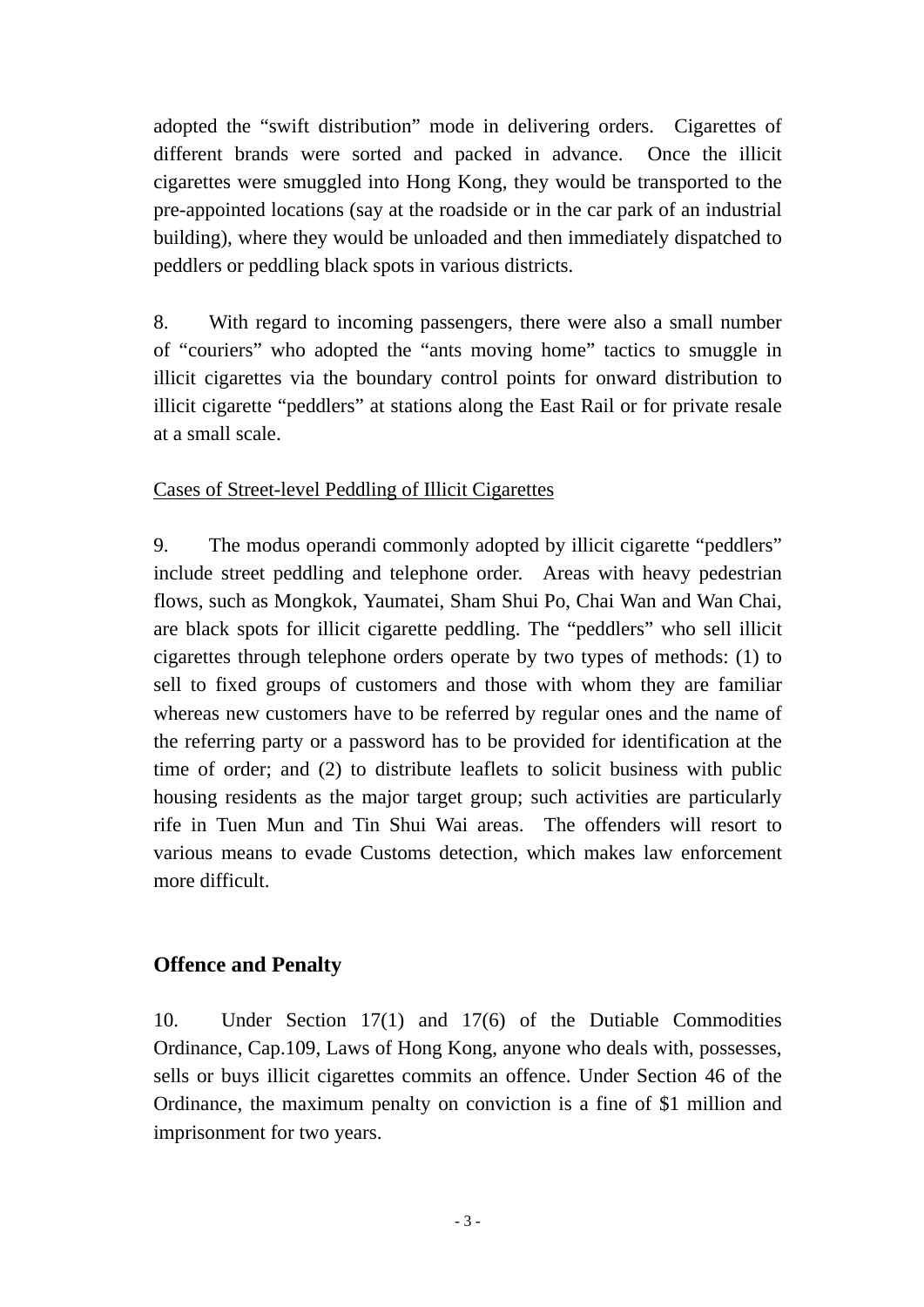11. Furthermore, under Section 34A of the Ordinance, a person who enters the territory at an entry point and fails to declare or makes a false or incomplete declaration to a Customs officer on the quantity of cigarettes in his/her possession which are in excess of the duty free concession commits an offence. Under Section 47A of the Ordinance, C&ED may "compound the offence" by imposing a fine on instead of taking proceedings against the offender. The penalty for offence under Section 34A is a fine of \$2,000 whereas that for Section  $17(1)$  or  $17(6)$  is 5 times the duty payable on the dutiable cigarettes involved.

#### **Enforcement Strategy**

12. C&ED will continue to work closely with the Mainland and strengthen intelligence collection to combat cross-boundary cigarette smuggling activities by interdicting the inflow of illicit cigarettes at source. At street level, actions will also be strengthened, including conducting raids targeting at black spots for illicit cigarette storage, smuggling, distribution and peddling as well as mounting "undercover" operations against illicit cigarette peddling through telephone order. Random checks on incoming persons at control points will also be stepped up to prevent "couriers" from smuggling in illicit cigarettes by means of the "ants moving home" tactics.

13. Besides, C&ED has enhanced its publicity programmes to impress on the public that it is an offence to buy or sell illicit cigarettes. Apart from putting up anti-illicit cigarette publicity posters in public housing estates, Government premises, tertiary institutions and major cigarette retail outlets in the territory, anti-illicit cigarette APIs are broadcast on major radio and TV channels as well as district town halls to strengthen public education.

#### **Resources Allocation**

14. In 2003, C&ED set up an Anti-Illicit-Cigarette Investigation Division with an establishment of 35 officers, including 1 Assistant Superintendent, 2 Senior Inspectors, 4 Inspectors, 4 Senior Customs Officers and 24 Customs Officers, dedicated to combating illicit cigarette activities. In addition, manpower will be flexibly deployed to reinforce anti-illicit cigarette efforts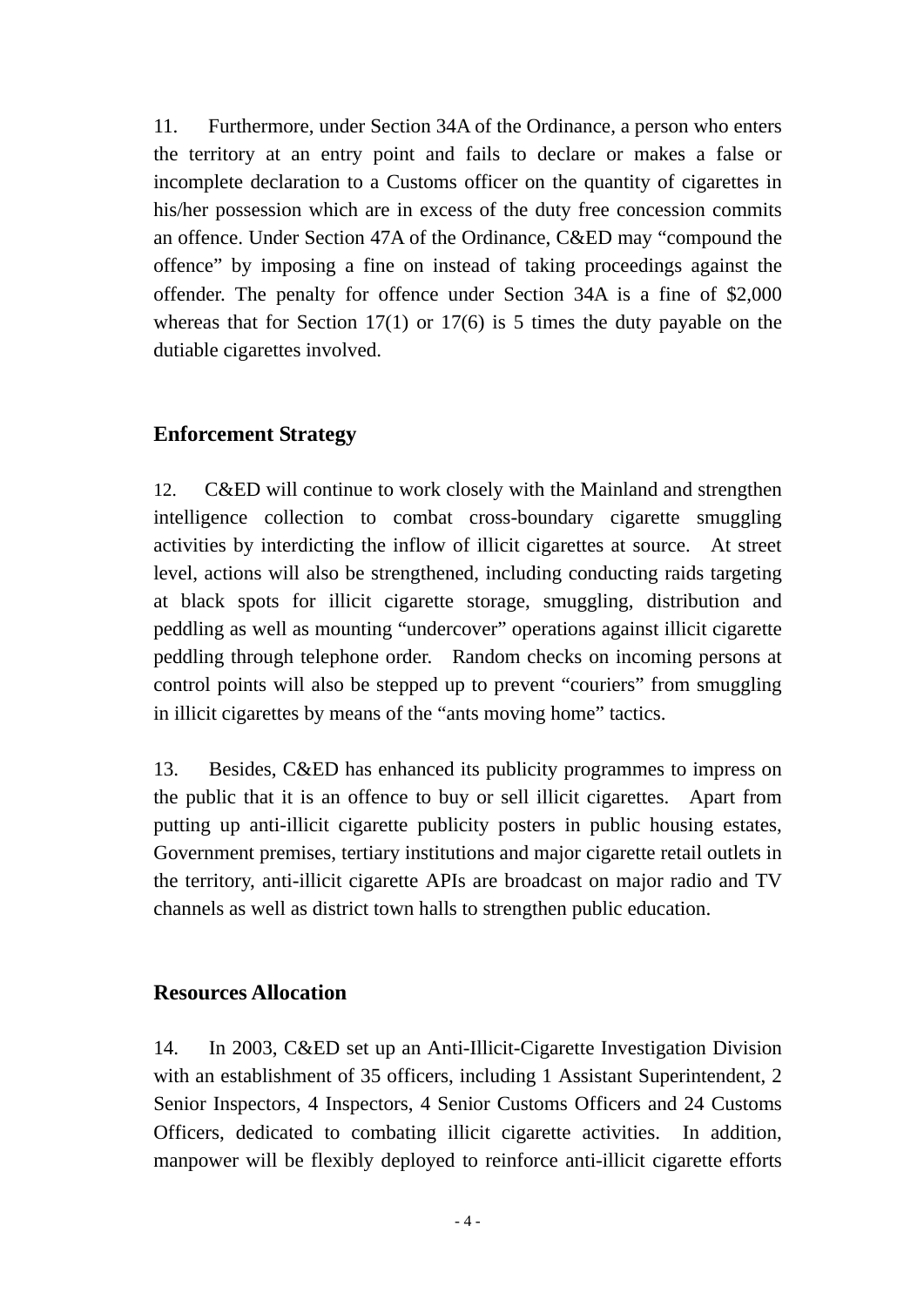as the need arises. One example is the formation of a 13-person task force in March 2009 to take focused action against telephone ordering of illicit cigarettes. The task force is still in operation. Besides, additional manpower will also be deployed to reinforce large scale raiding operations.

15. Since the new tobacco duty rates as announced in the Budget came into effect, C&ED has strengthened manpower through internal redeployment to closely monitor illicit cigarette activities at various control points and at street level and to intensify its actions against illicit cigarette activities at different levels, including importation, storage, distribution and street peddling. If necessary, additional resources will be employed to support anti-illicit cigarette enforcement. C&ED is confident that it is capable of containing cigarette smuggling situation.

**Customs and Excise Department March 2011**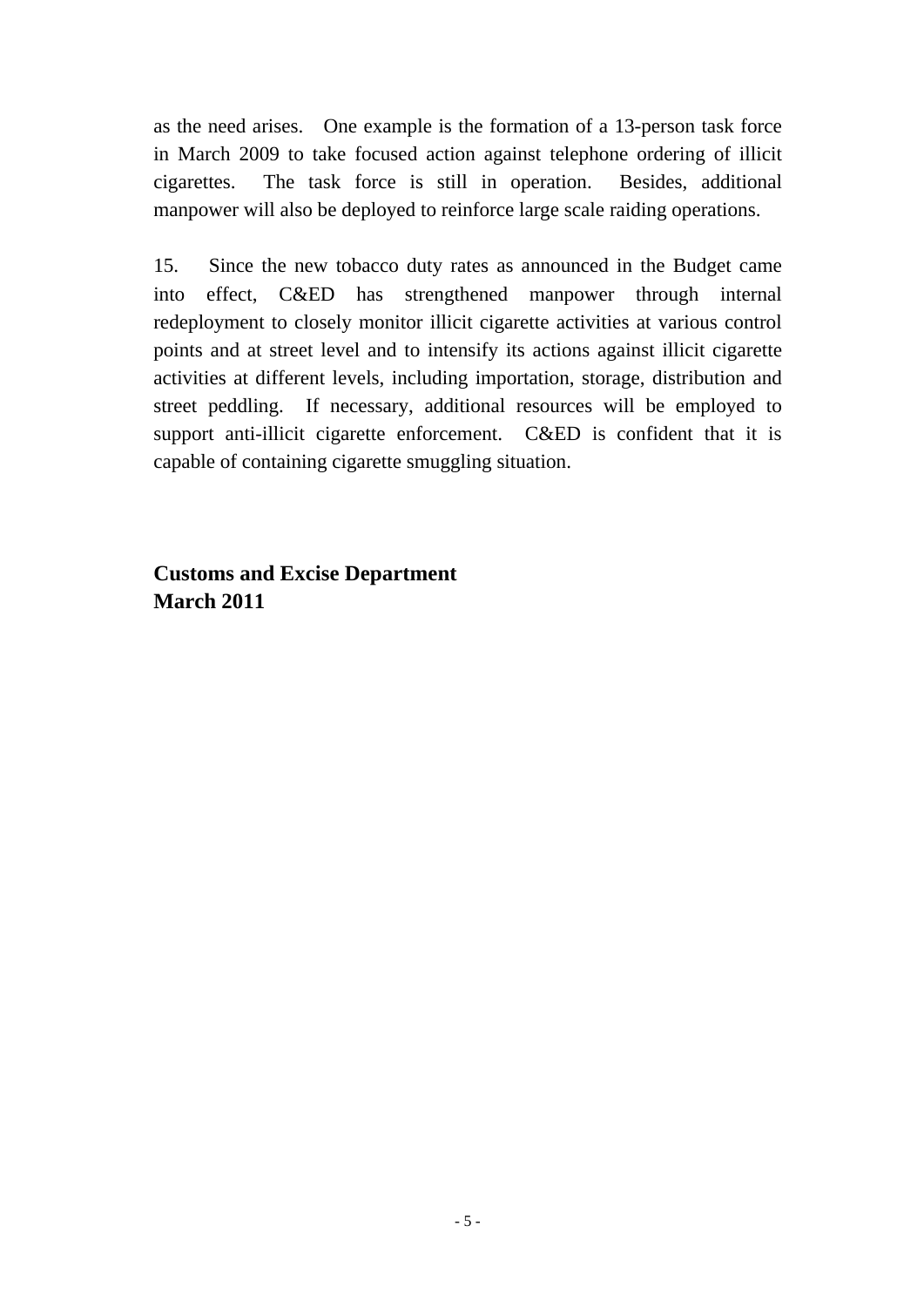| <b>Statistics on Illicit Cigarette Cases</b> |
|----------------------------------------------|
| between 2008 and March 2011                  |

|                                                                                                                          | 2008        | 2009<br>with 2008)      | 2010<br>(as compared (as compared<br>with 2009) | 2010<br>$(Jan - Mar)$ | 2011<br>$(\text{Jan} - \text{Mar})$<br>(up to Mar 20)<br>only) |
|--------------------------------------------------------------------------------------------------------------------------|-------------|-------------------------|-------------------------------------------------|-----------------------|----------------------------------------------------------------|
| No. of Cases                                                                                                             | 5 0 3 0     | 8 4 1 9<br>$(+67%)$     | 6 308<br>$(-25%)$                               | 2 1 7 9               | 1 5 6 1                                                        |
| Smuggling, Storage<br>and Distribution                                                                                   | 813         | 1419<br>$(+75%)$        | 1 0 9 5<br>$(-23%)$                             | 383                   | 245                                                            |
| Peddling                                                                                                                 | 764         | 1 4 9 7<br>$(+96%)$     | 1 0 6 7<br>$(-29\%)$                            | 269                   | 295                                                            |
| No. of incoming<br>persons bringing in<br>excessive duty-free<br>cigarettes and dealt<br>with by<br>compounding          | 3 4 5 3     | 5 5 0 3<br>$(+59\%)$    | 4 1 4 6<br>$(-25%)$                             | 1 5 2 7               | 1 0 2 1                                                        |
| No. of Arrested<br>Persons                                                                                               | 4 6 3 7     | 7 7 9 0<br>$(+68%)$     | 6 0 0 1<br>$(-23%)$                             | 2 1 0 9               | 1 457                                                          |
| <b>Total Quantity of</b><br><b>Illicit Cigarettes</b><br><b>Seized</b><br>(in million sticks)                            | 75          | 61<br>$(-19\%)$         | 76<br>$(+25%)$                                  | 9.9                   | 25.6                                                           |
| <b>Illicit Cigarettes</b><br>seized at street level<br>(minus seizures in<br>transshipment cases)<br>(in million sticks) | 69          | 58<br>$(-16%)$          | 47<br>$(-19%)$                                  | 9.1                   | 20                                                             |
| <b>Market Value of</b><br><b>Illicit Cigarettes</b><br>Seized (\$)                                                       | 110 million | 110 million<br>$(- - )$ | 140 million<br>$(+27%)$                         | 19 million            | 56.8 million                                                   |
| <b>Duty Potential</b><br>Involved $(\$)$                                                                                 | 60 million  | 70 million<br>$(+17%)$  | 92 million<br>$(+31\%)$                         | 12 million            | 38.6 million                                                   |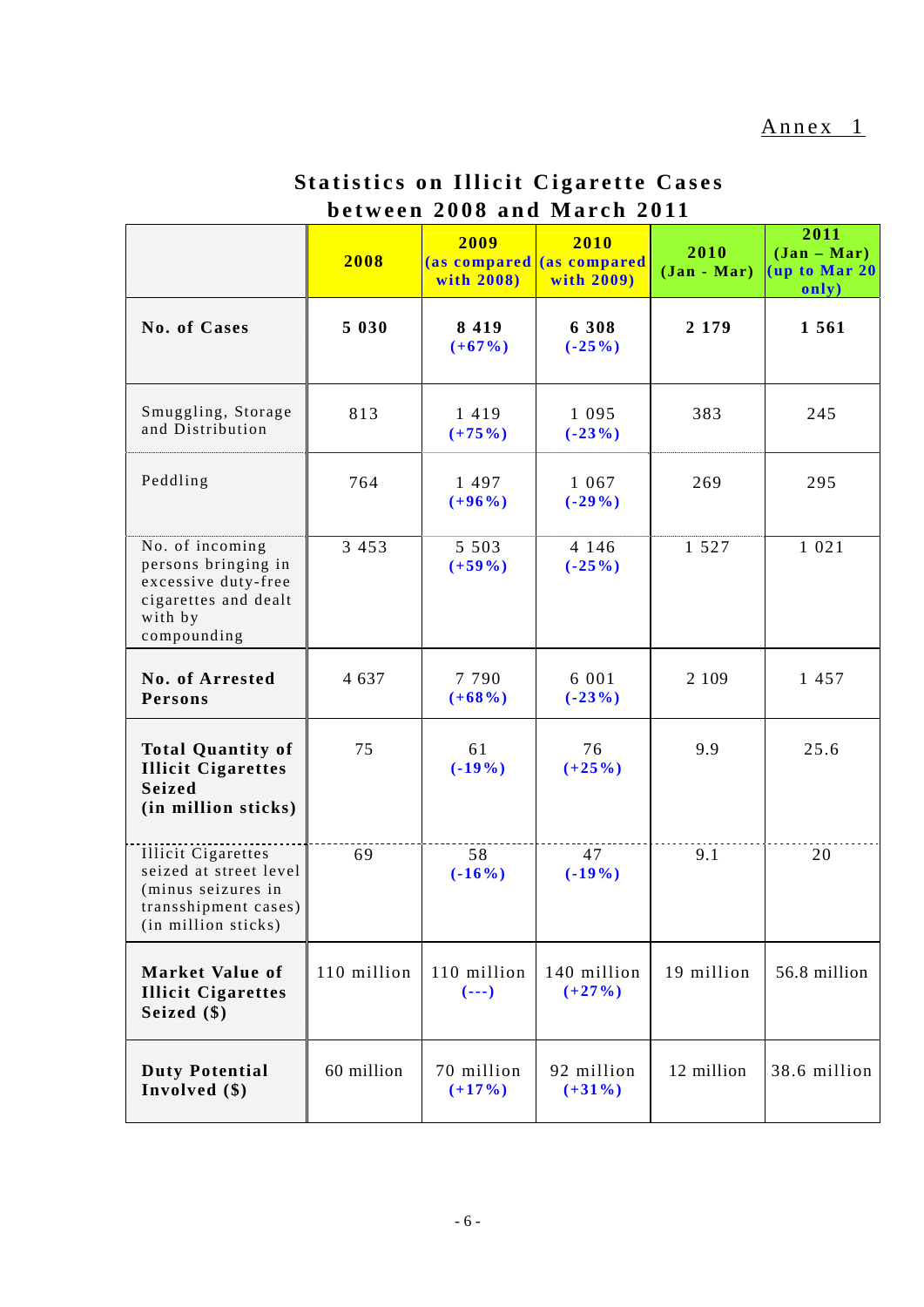|                                                                                                                          | 2008        | 2009<br>with 2008)      | 2010<br>(as compared (as compared<br>with 2009) | 2010<br>$(Jan-Mar)$                         | 2011<br>$(Jan-Mar)$<br>(up to Mar<br>$20$ only) |
|--------------------------------------------------------------------------------------------------------------------------|-------------|-------------------------|-------------------------------------------------|---------------------------------------------|-------------------------------------------------|
| No. of Cases                                                                                                             | 813         | 1 4 1 9<br>$(+75%)$     | 1 0 9 5<br>$(-23%)$                             | 383                                         | 245                                             |
| No. of Arrested<br>Persons                                                                                               | 719         | 1 3 8 1<br>$(+92\%)$    | 1 0 1 4<br>$(-27%)$                             | 371                                         | 253                                             |
| <b>Quantity of</b><br><b>Cigarettes Seized</b><br>(in million sticks)                                                    | 67.3        | 53<br>$(-21\%)$         | 68.8<br>$(+30\%)$                               | 8.6                                         | 21.8                                            |
| <b>Illicit Cigarettes</b><br>seized at street level<br>(minus seizures in<br>transshipment cases)<br>(in million sticks) | 61.3        | 50<br>$(-18%)$          | 39.8<br>$(-20\%)$                               | 7.8                                         | 16.2                                            |
| <b>Market Value of</b><br><b>Cigarettes Seized</b><br>\$)                                                                | 100 million | 97 million<br>$(-3%)$   | $(+34\%)$                                       | 130 million $ 16.3$ million $ 49.1$ million |                                                 |
| <b>Duty Potential</b><br>Involved $(\$)$                                                                                 | 54 million  | 60 million<br>$(+11\%)$ | 83 million<br>$(+38\%)$                         |                                             | 10.3 million $33.3$ million                     |

# **Cases of Illicit Cigarette Smuggling, Storage and Distribution Between 2008 and March 2011**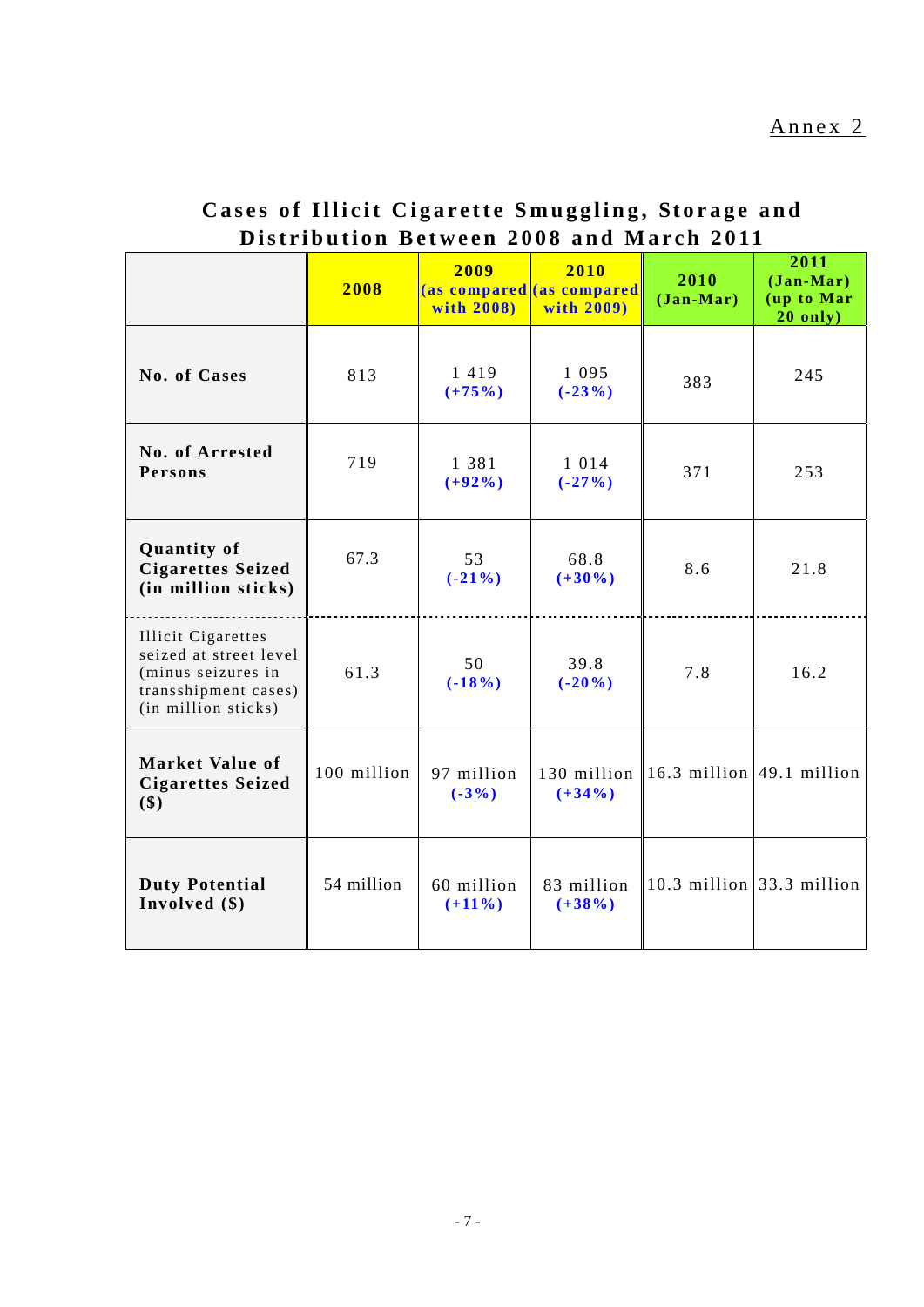### Annex 3

# **Cases of Illicit Cigarette Peddling Between 2008 and March 2011**

|                                                                | 2008        | 2009<br>with 2008)     | 2010<br>(as compared as compared<br>with 2009) | 2010<br>$(Jan-Mar)$ | 2011<br>$(Jan-Mar)$<br>(up to Mar<br>$20$ only) |
|----------------------------------------------------------------|-------------|------------------------|------------------------------------------------|---------------------|-------------------------------------------------|
| No. of Cases                                                   | 764         | 1497<br>$(+96%)$       | 1 0 6 7<br>$(-29\%)$                           | 269                 | 295                                             |
| <b>No. of Persons</b><br>Arrested                              | 464         | 903<br>$(+95%)$        | 840<br>$(-7%)$                                 | 210                 | 183                                             |
| Quantity of<br><b>Cigarettes Seized</b><br>(in million sticks) | 6.2         | 6<br>$(-3\%$ )         | 5.7<br>$(-5\%$ )                               | 0.8                 | 3.3                                             |
| <b>Market Value of</b><br><b>Cigarettes Seized</b><br>\$)      | 9.4 million | 11 million<br>$(+17%)$ | 11 million<br>$(- - )$                         | 1.6 million         | 6.6 million                                     |
| <b>Duty Potential</b><br>Involved (\$)                         | 4.9 million | 7 million<br>$(+43%)$  | 7 million<br>$(- - )$                          | 1 million           | 4.6 million                                     |